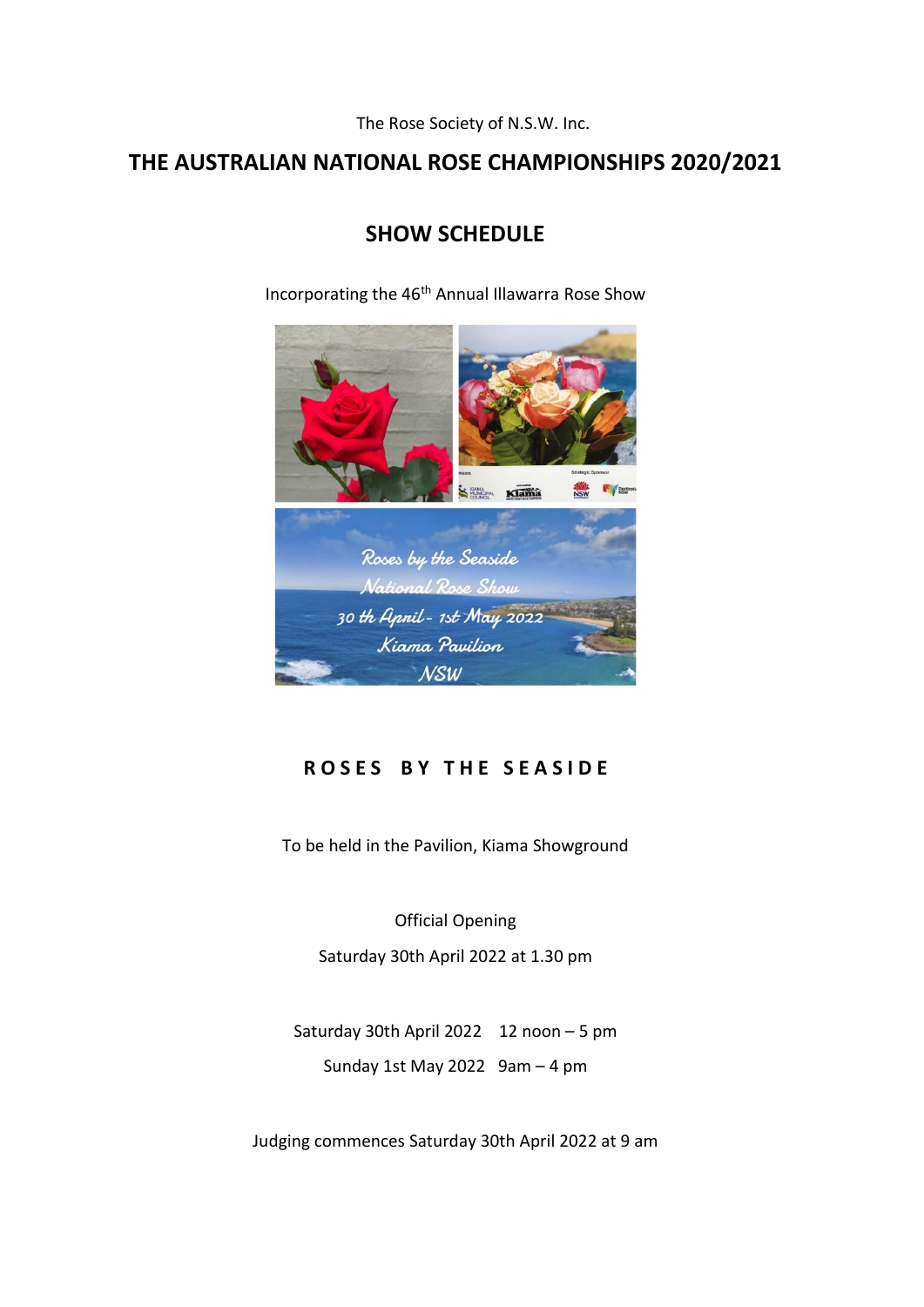The Rose Society of N.S.W. Inc.

# **THE AUSTRALIAN NATIONAL ROSE CHAMPIONSHIPS 2020/2021**

To be held in the Pavilion, Kiama Showground

Saturday, 30th April 2022

Sunday, 1st May 2022

**Show Manager - Kristin Dawson**

**Chief Steward - Colin Hollis**

**Show Secretary – Rosalie Vine**

**Entries Close: 9.00pm**

**Wednesday 27th April 2022**

**Entries to Show Secretary**

**Mobile – 0423 050 532**

**E-mail – rosalie.vine1950@gmail.com**

# **NO LATE ENTRIES WILL BE ACCEPTED**

- 1. Copies of the Show Schedule are available from Show Secretary.
- 2. The venue will be open to exhibitors for staging from 5.45 am to 9.00 am on Saturday 30th April 2022 with judging to commence at 9.00 am. All exhibitors must vacate the exhibition area during judging unless acting as an official. Any exhibit not then completed will not be allowed to compete. No exhibit shall be removed before closing time on Sunday without the permission of the Chief Steward.
- 3. National and International classes shall be judged to National Rules as per the NRSA Booklet Judging Roses – A Handbook for Judges – revised 2013. The South Australian Championship shall be judged to South Australian rules. All other classes shall be judged in accordance with The Rose Society of N.S.W. Inc. Show Regulations as included.
- 4. The decisions of the Judges shall be final. The Judges have the right to withhold prizes if the exhibits are considered unworthy.
- 5. All exhibits except those in Floral Design section must be staged in the standard containers provided. If not used the unit will be disqualified unless otherwise stated in the Schedule.
- 6. Care will be taken with the exhibits, but the organisers will not be responsible for any loss, accident or damage to any exhibit.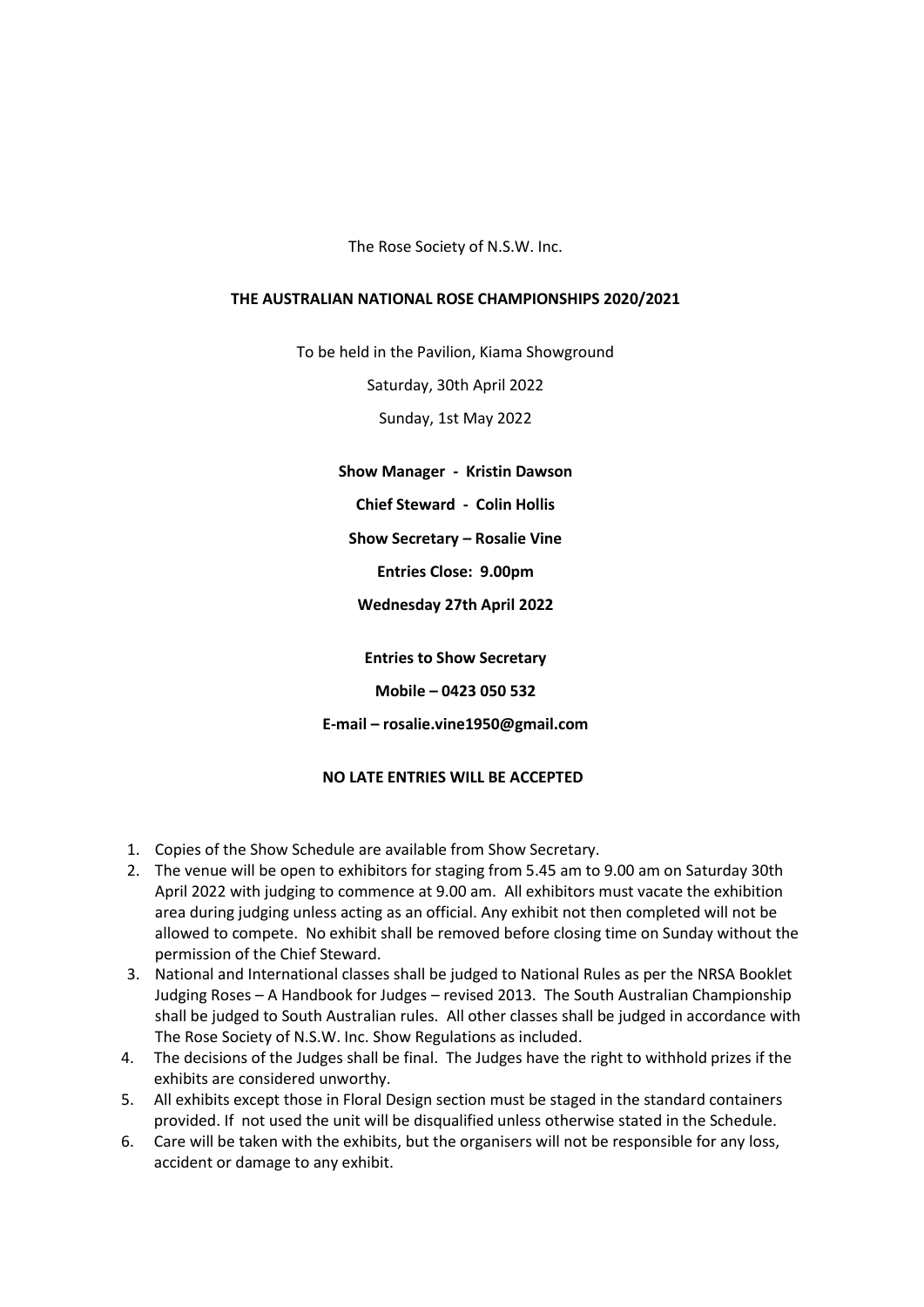# **AUSTRALIAN ROSE CHAMPIONSHIPS**

# CLASS 1ARC THE AUSTRALIAN ROSE CHAMPIONSHIP

# *The Dr. A.S. Thomas Memorial Trophy*

This shall consist of an exhibit of six exhibition roses, distinct cultivars, staged separately, with their own stems and foliage but without side buds. Wiring is permitted. One point will be deducted for each and every pellet left in the exhibit, three or more pellets will disqualify the exhibit.

# CLASS 2ARC THE AUSTRALIAN BRED ROSE AUSTRALIAN CHAMPIONSHIP

# *The J.L. Priestly Memorial Trophy*

This shall consist of an exhibit of three bunches of distinct cultivars of Australian Bred Roses (excludes Sports of Roses) viewed from the front with particular emphasis on decorative effect. Each bunch shall consist of 4-6 stems and/or cuts of the same cultivar counted at the level of the top of the container. Wiring is not permitted.

# CLASS 3ARC THE AUSTRALIAN FLORIBUNDA ROSE CHAMPIONSHIP

# *The Dr. Allan G. Campbell Memorial Trophy*

This shall consist of an exhibit of three bunches of floribunda roses, distinct cultivars, viewed from the front. Each bunch shall contain up to a maximum of six stems and/or cuts of the same cultivar counted at the level of the top of the container, with a minimum of ten blooms per bunch. Wiring is not permitted.

# CLASS 4ARC THE AUSTRALIAN BUNCH CHAMPIONSHIP

# *The George Melville Memorial Trophy*

This shall consist of an exhibit of three bunches of distinct cultivars of Hybrid Tea or Large Flowered climbing roses, viewed from the front with particular emphasis on decorative effect. Each bunch shall consist of 4-6 stems and/or cuts of the same cultivar counted at the level of the top of the container. No extra points will be given for exhibition form. Wiring is not permitted.

Exhibits shall be judged on their merits in line with the requirements as set out above. For the purposes of determining Champion Units the following shall apply:

- a) Units of outstanding merit which contain 4-6 cuts and/or stems with a minimum of ten blooms will be compared with the best Decorative unit 4-6 cuts and/or stems with a minimum of ten blooms from elsewhere in the show.
- b) Units of outstanding merit which contain five stems only will be compared with the best Vase of Bunch Roses, five stems from elsewhere in the show.

# CLASS 5ARC THE AUSTRALIAN MINIATURE ROSE CHAMPIONSHIP

# *The Eric Welsh Memorial Trophy*

This shall consist of an exhibit of three bunches of distinct cultivars of Miniature roses viewed from the front. Each bunch shall consist of up to a maximum of six stems and/or cuts of the same cultivar counted at the level of the top of the container. Wiring is not permitted.

# CLASS 6ARC THE AUSTRALIAN OLD GARDEN/SHRUB & SPECIES CHAMPIONSHIP

# *The Hugh Graham Memorial Trophy*

This shall consist of an exhibit of three bunches of distinct cultivars of this class of Rose, viewed from the front with particular emphasis on decorative effect. Each bunch shall contain up to a maximum of six stems and/or cuts of the same cultivar counted at the level of the top of the container. Wiring is not permitted.

CLASS 7ARC THE AUSTRALIAN ROSE FLORAL DESIGN CHAMPIONSHIP

*The David Ruston Memorial Trophy*

An informal massed arrangement with roses. Other flowers may be included but roses MUST predominate. Embellishments permitted. Space allowed 1m.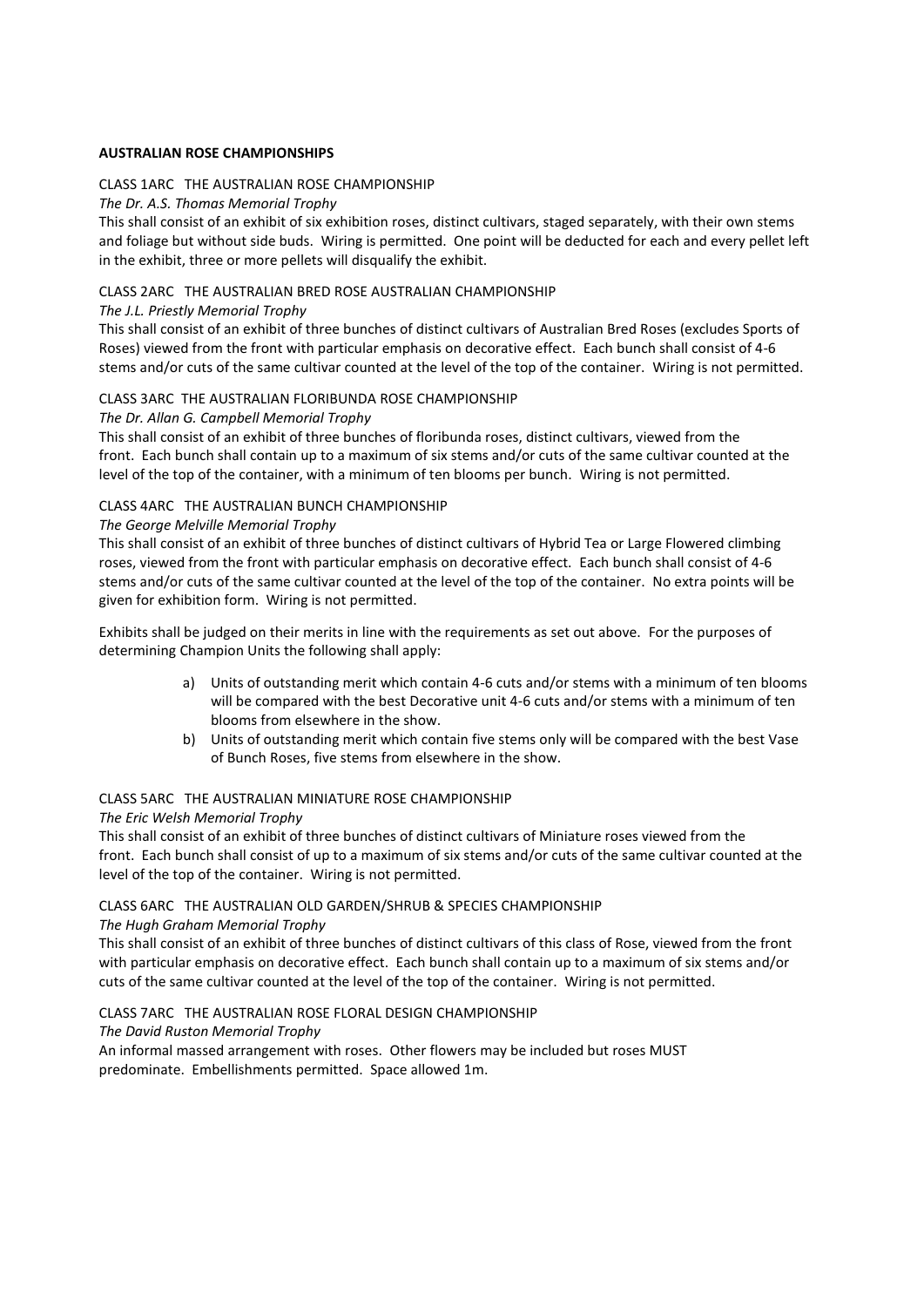## **SPECIAL CLASSES**

#### CLASS 1SC WFRS INTERNATIONAL CHALLENGE CLASS - HYBRID TEA BOWL

Entry of twelve or more Hybrid Teas. One bloom per stem, four or more varieties. Exhibited in a 12" wide low bowl. To be viewed all round. Oasis permitted. Bowls provided by Society.

#### CLASS 2SC WFRS INTERNATIONAL CHALLENGE CLASS - FLORIBUNDA BOWL

Entry of twelve or more Floribunda inflorescences, four or more varieties. Exhibited in a 12" wide low bowl. To be viewed all round. Oasis permitted. Bowls provided by Society.

## CLASS 3SC SOUTH AUSTRALIAN STATE ROSE CHAMPIONSHIP

 1 Stem Decorative Rose, buds permitted 1 Cut Floribunda Rose 1 Stem Exhibition Rose 1 Stem Full Bloom Rose 1 Stem or Cut Shrub Rose or Polyantha Rose

1 Stem or Cut Miniature Rose or Miniflora Rose

(Each stem or cut is to be identified with the name of the variety and the section it represents; for example, Decorative, Exhibition, etc. Each is to be staged in separate container.)

# CLASS 4SC THE ALISTER CLARK CUP

Best container of roses, grown by the exhibitor, for both Garden and Decorative roses. Open to lady members or wives of members. Work to be made up in the hall. Exhibitor to supply own container. As an historical class this carries the wording of many years ago – hence the restriction to ladies only.

#### CLASS 5SC COLLECTION OF ROSES

 Collection of roses, any type, any combination, free flowing arrangement in own container. Other flowers may be used but roses must be dominant flower.

# CLASS 1: ROSE CHAMPIONSHIP

- 1. 3 Exhibition Roses, distinct
- 2. 1 Vase of Bunch Roses, 5 stems, same cultivar
- 3. Plus any ONE of the following:
	- (a) 1 Vase of Decorative Roses, 3 cuts and/or stems, same cultivar
	- (b) 1 Vase of Decorative Roses, 4-6 cuts and/or stems, same cultivar, minimum of 10 \_\_\_\_\_\_\_blooms
	- (c) 1 Vase of Hybrid Tea Roses, Bud to Fully Open Bloom, 4 stages, same cultivar
	- (d) 1 Vase of Floribunda Roses, 1-6 cuts and/or stems, same cultivar, minimum of 10 \_\_\_ blooms
	- (e) 1 Vase of Floribunda Roses, up to 25 blooms, same cultivar

#### CLASS 2: AUTUMN CHAMPIONSHIP

 6 Vases of Roses to be staged in standard units, exhibitor's own choice, not more than three units of any one type.

#### CLASS 3: MINIFLORA CHAMPIONSHIP

4 vases of Miniflora Roses. To consist of

- 1. 2 Vases of Miniflora Roses, 4-6 cuts and/or stems per vase of the same cultivar, each vase distinct, minimum of 10 blooms per vase
- 2. 1 Vase of Miniflora Bunch Roses, 5 stems, same cultivar
- 3. 1 Vase of Miniflora Roses, Bud to Fully Open Bloom, 4 stages, same cultivar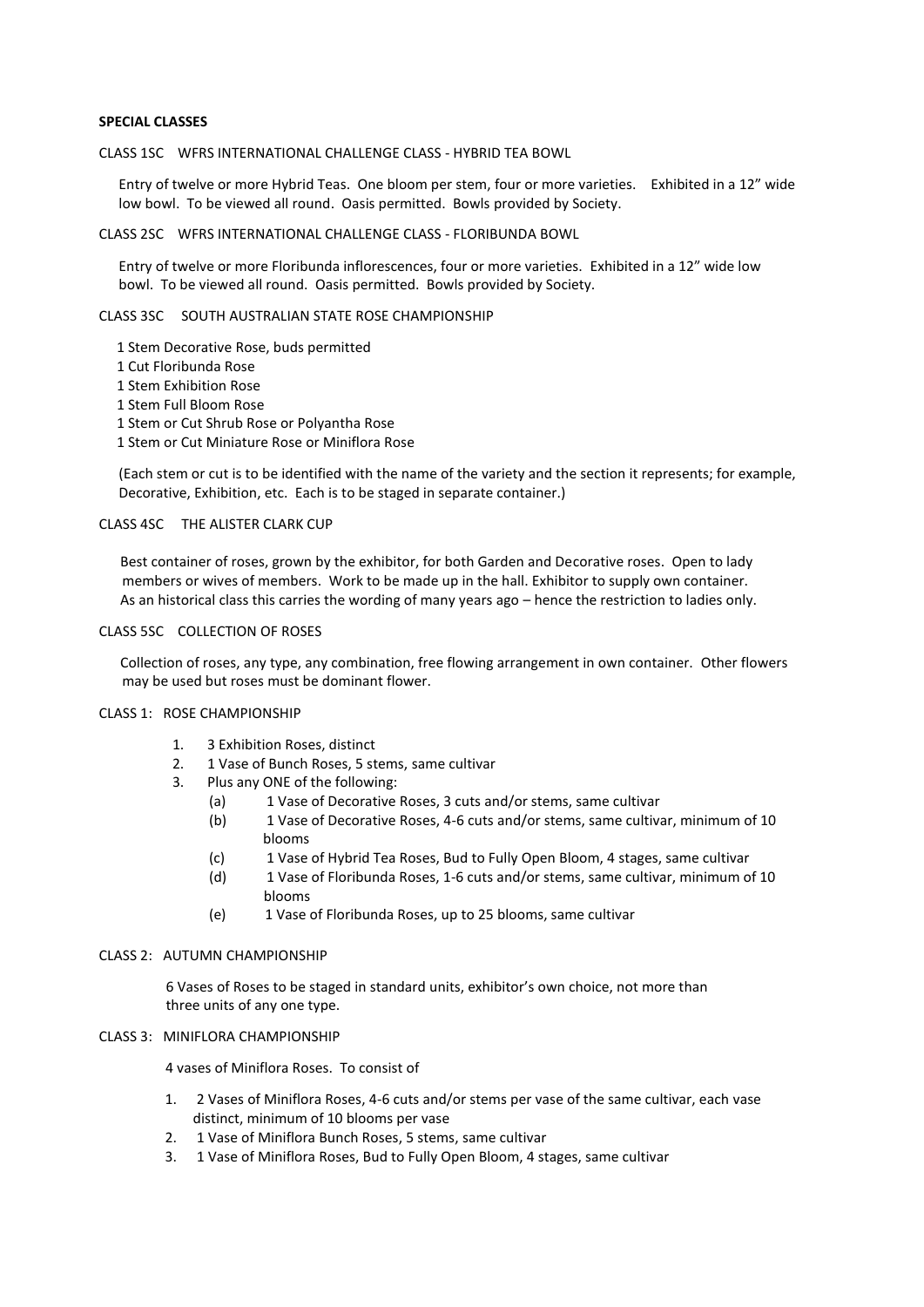#### CLASS 4: B GRADE CHAMPIONSHIP

- 1. 2 Exhibition Roses, distinct
- 2. 1 Vase of Bunch Roses, 5 stems, same cultivar
- 3. Plus any ONE of the following:
	- (a) 1 Vase of Decorative Roses, 3 cuts and/or stems, same cultivar
		- (b) 1 Vase of Decorative Roses, 4-6 cuts and/or stems, same cultivar, minimum of 10 blooms
		- (c) 1 Vase of Hybrid Tea Roses, Bud to Fully Open Bloom, 4 stages, same cultivar
		- (d) 1 Vase of Floribunda Roses, 1-6 cuts and/or stems, same cultivar, minimum of 10 blooms
		- (e) 1 Vase of Floribunda Roses, up to 25 blooms, same cultivar

# CLASS 5: C GRADE CHAMPIONSHIP

- 1. 1 Exhibition Rose
- 2. 1 Vase of Bunch Roses, 3 stems, same cultivar
- 3. Plus any ONE of the following:
	- (a) 1 Vase of Decorative Roses, 3 cuts and/or stems, same cultivar
		- (b) 1 Vase of Decorative Roses, 4-6 cuts and/or stems, same cultivar, minimum of 10 blooms
		- (c) 1 Vase of Hybrid Tea Roses, Bud to Fully Open Bloom, 4 stages, same cultivar
		- (d) 1 Vase of Floribunda Roses, 1-6 cuts and/or stems, same cultivar, minimum of 10 blooms
		- (e) 1 Vase of Floribunda Roses, up to 25 blooms, same cultivar

# CLASS 6: ILLAWARRA MEMBERS' CHAMPIONSHIP

- 1. 1 Exhibition Rose
- 2. 1 Vase of Bunch Roses, 3 stems, same cultivar
- 3. Plus any ONE of the following:
	- (a) 1 Vase of Decorative Roses, 3 cuts and/or stems, same cultivar
	- (b) 1 Vase of Decorative Roses, 4-6 cuts and/or stems, same cultivar, minimum of 10 blooms
	- (c) 1 Vase of Hybrid Tea Roses, Bud to Fully Open Bloom, 4 stages, same cultivar
	- (d) 1 Vase of Floribunda Roses, 1-6 cuts and/or stems, same cultivar, minimum of 10 Blooms
	- (e) 1 Vase of Floribunda Roses, up to 25 blooms, same cultivar

# **A GRADE**

## (OPEN TO ALL MEMBERS)

- CLASS 7A: 3 Exhibition Roses, distinct, staged singly
- CLASS 8A: 1 Exhibition Rose
- CLASS 9A: 1 Vase of Bunch Roses, 3 stems, same cultivar
- CLASS 10A: 1 Vase of Decorative Roses, 3 cuts and/or stems
- CLASS 11A: 1 Vase of Decorative Roses, 4-6 cuts and/or stems, same cultivar, minimum of 10 blooms
- CLASS 12A: 1 Vase of Roses, Bud to Fully Open Bloom, 4 stages, same cultivar
- CLASS 13A: 1 Vase of Roses, Fully Open Blooms, 3 stems, same cultivar
- CLASS 14A: 1 Vase of Grandiflora Roses, 1-6 cuts and/or stems, same cultivar, unlimited blooms
- CLASS 15A: 1 Vase of Single Roses, 3 cuts and/or stems, same cultivar. (A single rose has a single row of 5 petals but may have up to 3 additional petals in a second row).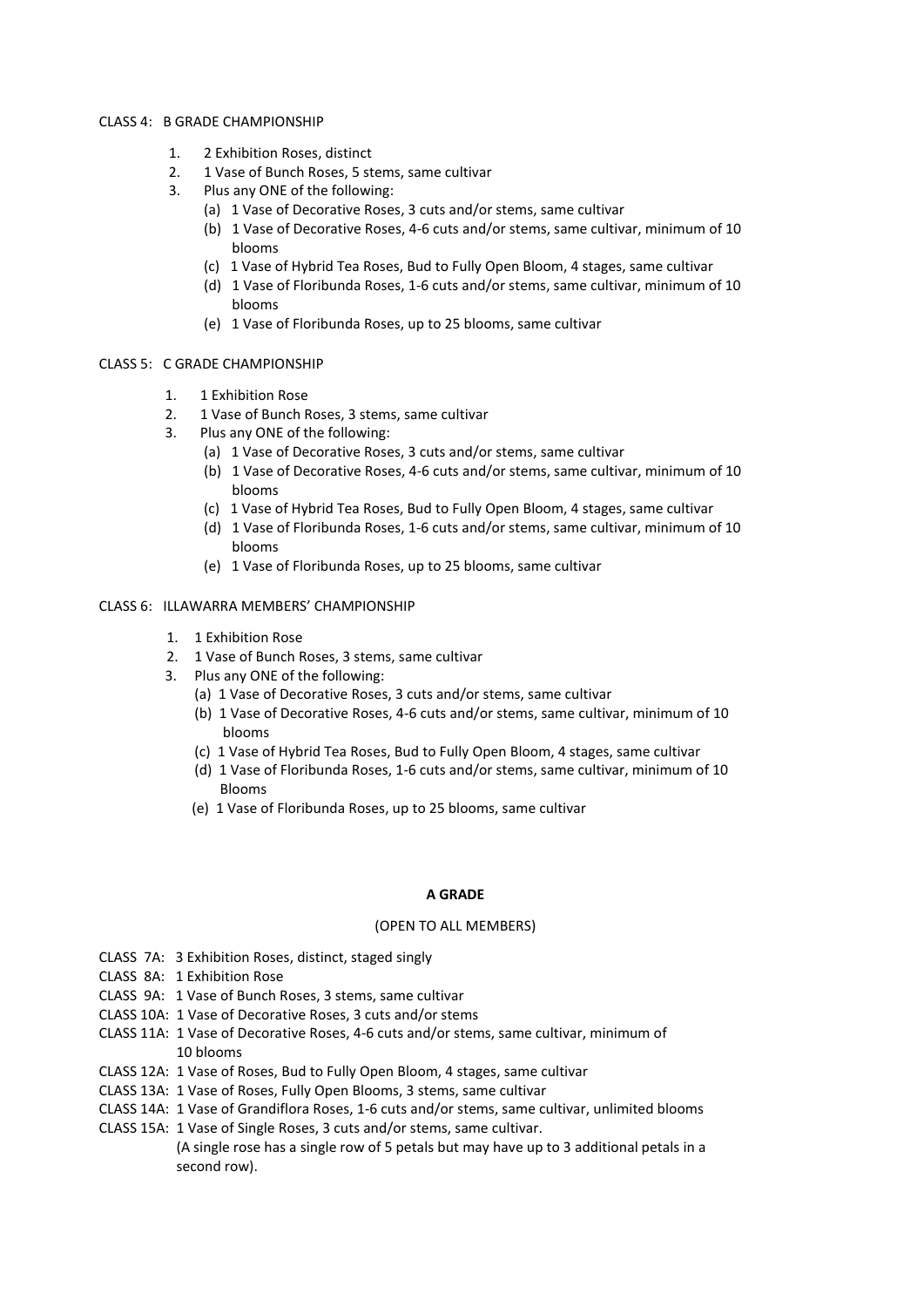- CLASS 16A: 1 Vase of Floribunda Roses, 1-6 cuts and/or stems, same cultivar, minimum of 10 blooms
- CLASS 17A: 1 Vase of Floribunda Roses, up to 25 blooms, same cultivar
- CLASS 18A: 1 Standard Unit Seedling Rose not yet in commerce
- CLASS 19A: 1 Standard Unit Australian Bred Rose
- CLASS 20A: 1 Vase of Shrub Roses, 1-6 cuts and/or stems, same cultivar, unlimited blooms
- CLASS 21A: 1 Vase of Miniflora Roses, 3 cuts and/or stems, same cultivar
- CLASS 22A: 1 Vase of Miniflora Roses, 4-6 cuts and/or stems, same cultivar, minimum of 10 blooms
- CLASS 23A: 1 Vase of Miniflora Bunch Roses, 5 stems, same cultivar
- CLASS 24A: 1 Vase of Miniflora Roses, Bud to Fully Open Bloom, 4 stages, same cultivar
- CLASS 25A: 1 Vase of Miniature Roses, 3 cuts and/or stems, same cultivar
- CLASS 26A: 1 Vase of Miniature Roses, 4-6 cuts and/or stems, same cultivar, minimum of 10 blooms
- CLASS 27A: 1 Stem of a Miniature Exhibition Rose
- CLASS 28A: 1 Vase of Miniature Bunch Roses, 5 stems, same cultivar
- CLASS 29A: 1 Vase of Miniature Roses, Bud to Fully Open Bloom, 4 stages, same cultivar

## **B GRADE**

## (B AND C GRADE MEMBERS ONLY)

- CLASS 30B: 3 Exhibition Roses, NND, staged singly
- CLASS 31B: 1 Exhibition Rose
- CLASS 32B: 1 Vase of Bunch Roses, 3 stems, same cultivar
- CLASS 33B: 1 Vase of Decorative Roses, 3 cuts and/or stems, same cultivar
- CLASS 34B: 1 Vase of Roses, Bud to Fully Open Bloom, 4 stages, same cultivar
- CLASS 35B: 1 Vase of Roses, Fully Open Blooms, 3 stems, same cultivar
- CLASS 36B: 1 Vase of Floribunda Roses, 1-6 cuts and/or stems, same cultivar, minimum of 10 blooms
- CLASS 37B: 1 Vase of Floribunda Roses, up to 25 blooms, same cultivar
- CLASS 38B: 1 Standard Unit Australian Bred Rose
- CLASS 39B: 1 Vase of Miniflora Roses, 4-6 cuts and/or stems, same cultivar, minimum of 10 blooms
- CLASS 40B: 1 Vase of Miniflora Roses, Bud to Fully Open Bloom, 4 stages, same cultivar
- CLASS 41B: **MINOR MINIATURE ROSE CHAMPIONSHIP**
	- 3 Vases of Miniature Roses, 3 cuts and/or stems per vase of the same cultivar, each vase NND
- CLASS 42B: 1 Vase of Miniature Roses, 3 cuts and/or stems, same cultivar
- CLASS 43B: 1 Vase of Miniature Roses, 4-6 cuts and/or stems, same cultivar, minimum of 10 blooms
- CLASS 44B: 1 Stem of a Miniature Exhibition Rose
- CLASS 45B: 1 Vase of Miniature Roses, Bud to Fully Open Bloom, 4 stages, same cultivar

# **C GRADE**

## (C GRADE MEMBERS ONLY)

- CLASS 46C: 3 Exhibition Roses, NND, staged singly
- CLASS 47C: 1 Exhibition Rose
- CLASS 48C: 1 Vase of Bunch Roses, 3 stems, same cultivar
- CLASS 49C: 1 Vase of Decorative Roses, 3 cuts and/or stems, same cultivar
- CLASS 50C: 1 Vase of Decorative Roses, 4-6 cuts and/or stems, same cultivar, minimum of 10 blooms
- CLASS 51C: 1 Vase of Roses, Bud to Fully Open Bloom, 4 stages, same cultivar
- CLASS 52C: 1 Vase of Roses, Fully Open Blooms, 3 stems, NND
- CLASS 53C: 1 Vase of Floribunda Roses, 1-6 cuts and/or stems, same cultivar, minimum of 10 blooms
- CLASS 54C: 1 Vase of Floribunda Roses, up to 25 blooms, same cultivar
- CLASS 55C: 1 Standard Unit Australian Bred Rose
- CLASS 56C: 1 Vase of Miniflora Roses, 3 cuts and/or stems, same cultivar
- CLASS 57C: 3 Vases of Miniature Roses, 3 cuts and/or stems per vase of the same cultivar, each vase NND
- CLASS 58C: 1 Vase of Miniature Roses, Bud to Fully Open Bloom, 4 stages, same cultivar
- CLASS 59C: 1 Stem of a Miniature Exhibition Rose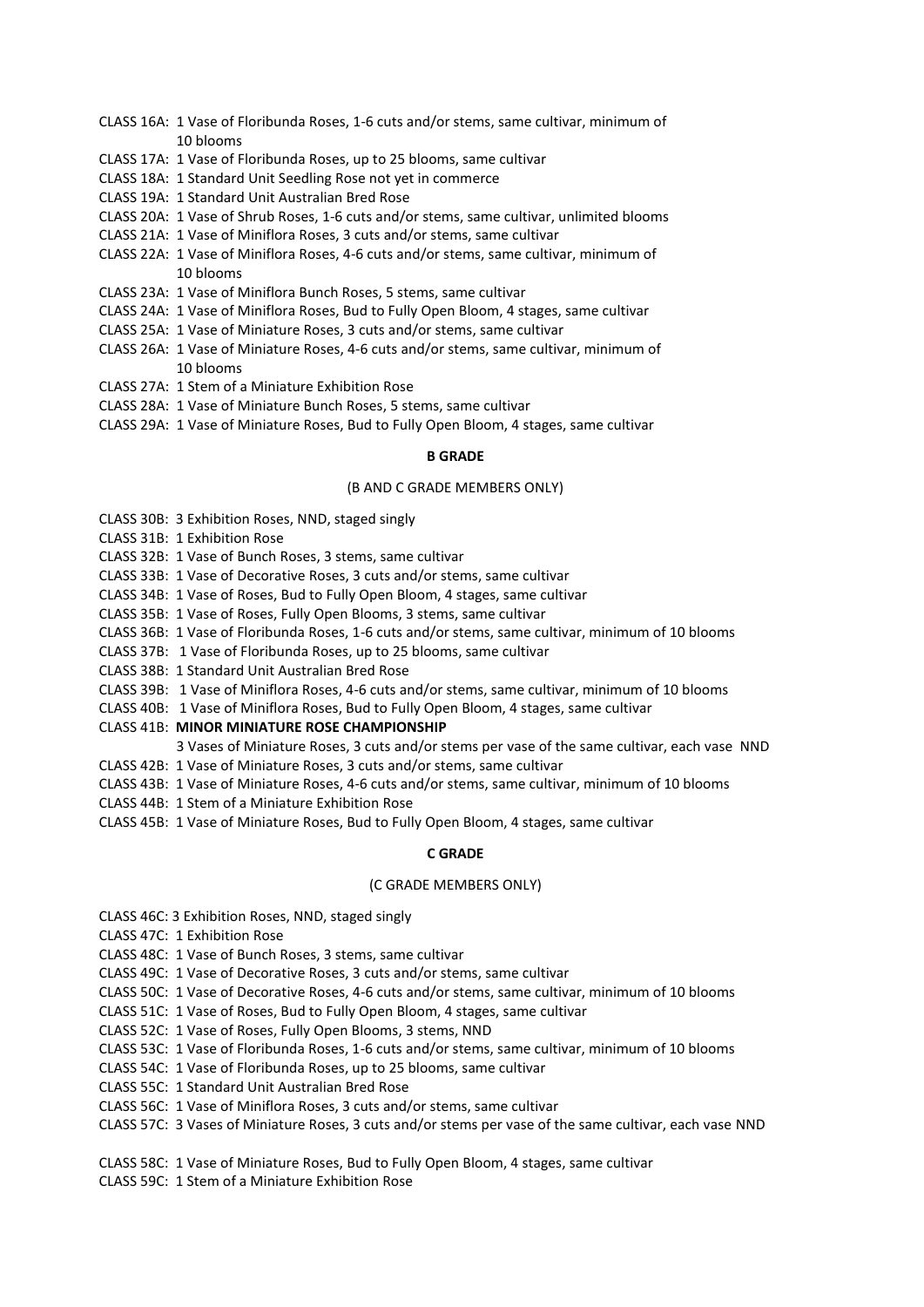#### **MISCELLANEOUS**

#### Open to Members and Non-Members

Staged in special containers supplied by the Society

- CLASS 60D: Artist's Palette. 6 Miniature Roses distinct, shown at Exhibition stage, no side buds, no foliage. Maximum stem length 7 cm. Limited to first 12 exhibitors
- CLASS 61D: Bowl of Miniature Roses, minimum of 10 blooms, NND, to be viewed all round. Roses to be displayed in 10 cm bowl provided by the Society, which shall remain the property of the Society
- CLASS 62D: Portrait of a Rose. Rose with foliage, to be displayed in frame provided by the Society.
- CLASS 63D: Roses in a Tea cup with saucer and plate. Exhibitor to supply own container.
- CLASS 64D: Roses in a Seashell (must be genuine). Exhibitor to supply own container.
- CLASS 65D: Bowl of Modern Garden Roses, minimum of 10 stems, to be viewed all round.
- CLASS 66D: Bowl of Australian bred roses, minimum 10 blooms, NND, to be viewed all round
- CLASS 67D: Miniature Box. 6 Exhibition Miniature Roses, NND, no side buds, no foliage, maximum stem length 7 cm. Box provided. Limited to first 6 entries.
- CLASS 68D: 3 Dark coloured Old Fashioned or David Austin type roses, NND, to be staged in separate \_\_\_\_\_\_\_\_\_\_containers.
- CLASS 69D: 1 Pink Old Fashioned or David Austin type rose
- CLASS 70D: 1 Red Old Fashioned or David Austin type rose.
- CLASS 71D: 1 Autumn shade Old Fashioned or David Austin type rose
- CLASS 72D: 1 White Old Fashioned or David Austin type rose
- CLASS 73D: 1 any other colour Old Fashioned or David Austin type rose

#### CLASS 74D: **Perfumed Rose**

- To be displayed in a glass, provided by the Society. Will be judged by the public. Winner will be announced Sunday afternoon at 3.30 pm
- CLASS 75D: The Largest Rose.
- CLASS 76D: The Smallest Rose.
- CLASS 77D: 1 Std Unit of 'Elina' Illawarra Regional Signature Rose
- CLASS 78D: 1 Vase of 6 Roses For those who have not won a  $1*$  prize in a show
- CLASS 79D: 1 Rose For those who have not won a  $1<sup>*</sup>$  prize in a show

### **BOWLS**

## Open to Rose Society and Heritage Rose Society Members Only

Old Garden or Modern Roses that cannot be displayed in existing sections. Roses to be displayed in standard 15 cm florist bowls containing a mini-block of Oasis. Roses to be displayed with buds, foliage and hips if desired.

Space allowed 30cm x 30cm, arrangement to be viewed all round.

Roses to be judged:

Condition  $-3$  points, Foliage  $-2$  points, Overall Beauty  $-3$  points, Presentation  $-2$  points

The Chief Steward shall place exhibits in this section according (as far as possible) to height and to enable each exhibit to be shown to its best advantage.

- CLASS 80E: Bowl of Short stem, Large Flowered Climber or Shrub (including English Roses, Shrub Roses and any other form of modern rose in the old style). Same cultivar.
- CLASS 81E: Bowl of Short stem, Cluster Flowered Climber or Shrub (including Pillar Roses, eg. Renae, Pinkie, Dortmund and Hybrid Musks, eg. Felicia, Buff Beauty, Prosperity). Same cultivar.
- CLASS 82E: Bowl of Old Garden Roses (Gallica, Centifolia, Moss, Damask, Boursalt, Alba, Hybrid Perpetual, Bourbon, Portland), introduced prior to 1900. May be shown in any combination. **CHILDREN UNDER 12 YEARS**

CLASS 83F: Floral Saucer. (Exhibitor to supply own saucer.)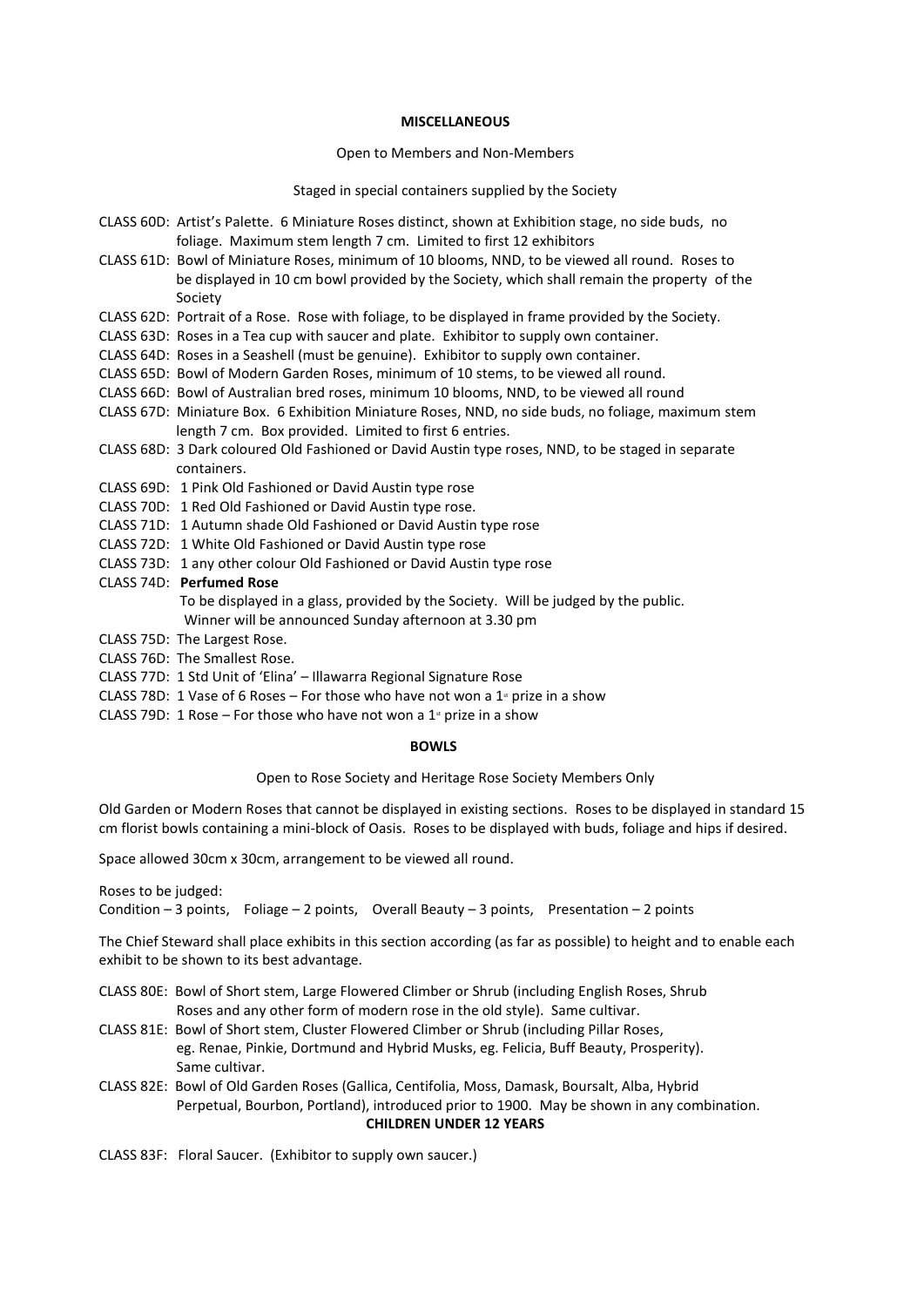## **FLORAL DESIGN SCHEDULE**

#### EXHIBITOR INFORMATION TITLE OF EVENT IS **'ROSES BY THE SEASIDE'**

ROSES must be the predominant feature flower in all classes, however, other flowers may be used in your design except where stated. Any embellishments are permitted, but the use of plant material MUST dominate over all components of the design. Fresh horticultural materials must be in water or water retaining material or if out of water is able to remain turgid for the extent of the show.

The use of seaweed, vegetables and foliage is considered plant material whereas the use of coral, seashells etc. is considered to be an embellishment. No artificial flowers or foliage allowed.

Judging to the standards of the Royal Horticultural Society of NSW. The Judge's decision will be final.

Competitors must stay within their allocated space. Two thirds of the stated allocated space must be taken up by the design.

Bench depth is 75cm Bench covering cloth – black

One entry per class per exhibitor.

## OPEN

CLASS 1FD: Roses by the Seaside, other flowers permitted. Space allowed 1m

CLASS 2FD: Nautical and Botanical. Space allowed 80cm

CLASS 3FD: Underwater Seascape. Space allowed 80cm

INTERMEDIATE This section is open to all exhibitors who have not won a Championship in Floral Art at a Rose Show

- CLASS 4FD: Petite Design Soft as a Petal, using Miniature and/or Mini-flora roses only. Petite: over 10cm but under 25cm overall. Space allowed 40cm
- CLASS 5FD: Roses along the Shoreline. Other flowers permitted. Space allowed 80cm
- CLASS 6FD: Pave' Design Seascape and Sea Shells. Space allowed 60cm
- NOVICE This section is open to all exhibitors who have not won a 1<sup>st</sup> prize at a Rose Society Show in Floral Art

CLASS 7FD: Roses and Driftwood, roses only flower. Space allowed 80cm

CLASS 8FD: Beachcombing Jewels. Space allowed 80cm

## CHILDREN UNDER 12 YEARS OF AGE.

CLASS 9FD: Sunrise over the Ocean. Space allowed 60 cm

# MEN ONLY

CLASS 10FD: Roses, Rods' n' Reels. Roses only flower. Space allowed 60cm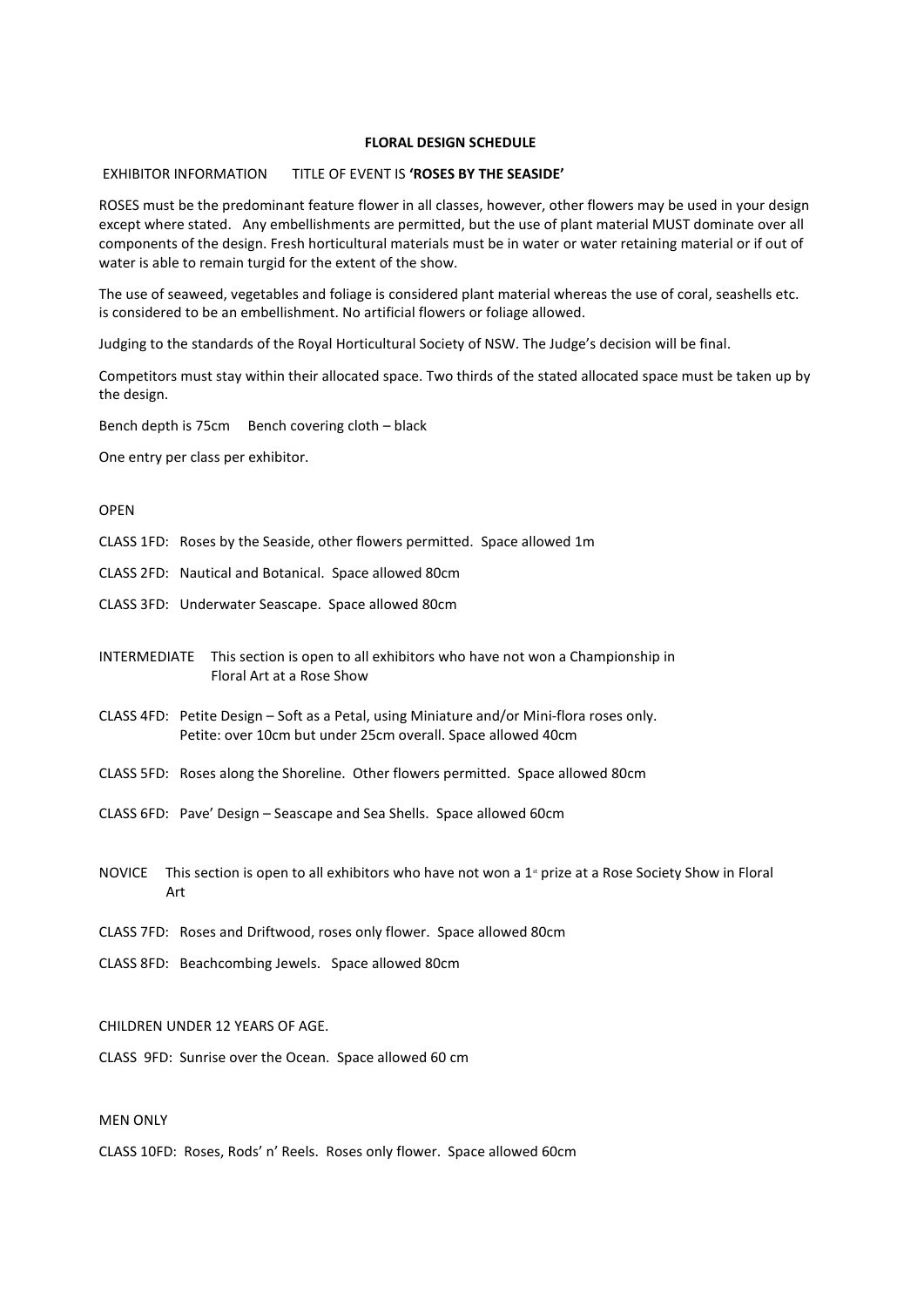# **Entry Form**

Illawarra Rose Society Photographic Competition National Rose Show Kiama Show Pavilion 30th April & 1st May 2022

Name:.............................................................

Address...........................................................

Phone/ Mobile:................................................

Please attach entry form to the back of the photo.

# **ADULTS PHOTOGRAPHIC COMPETITION**

**Section – please tick category**

**1st Prize of \$35 for each Category**

**2nd Prize of voucher of \$30 or Rose from The Rose Tree Garden Centre Berry value \$30**

- Category 1. A Single Rose
- Category 2. Roses by the Seaside
- Category 3. Rose or Roses in a teapot

## **CHILDREN'S PHOTOGRAPHIC COMPETITION**

**1st Prize value \$20 2nd Prize value \$15**

- Category 4. Roses and pet by child  $5 12$  years
- ……………………………………………………………………………………………
- All entries to be mounted on backing cardboard
- Maximum Photo size 8" x 12"
- Maximum overall size 11"x 14"
- Photos must be exhibitors own work

**Entries can be posted to The Secretary: PO Box 637 Dapto, NSW 2530 or handed in at Kiama Pavilion by 10.30 a.m. Friday 29th April 2022. Entries to be judged by Photography Club Judge on Friday 29th April 2022.**

Photos will be displayed at the National Rose show 30th April to 1st May 2022 at the Kiama Pavilion Saturday 30th April 2022 12.00 noon – 5.00 pm Sunday 1st May 2022 9.00am – 4.00 pm

**Major Prize for the most outstanding exhibit from class 1, 2, 3**

Painting by Jannisse Phillis " Innocent Rose" Value \$200 Jannisse Phillis artist and children's author from Byron Bay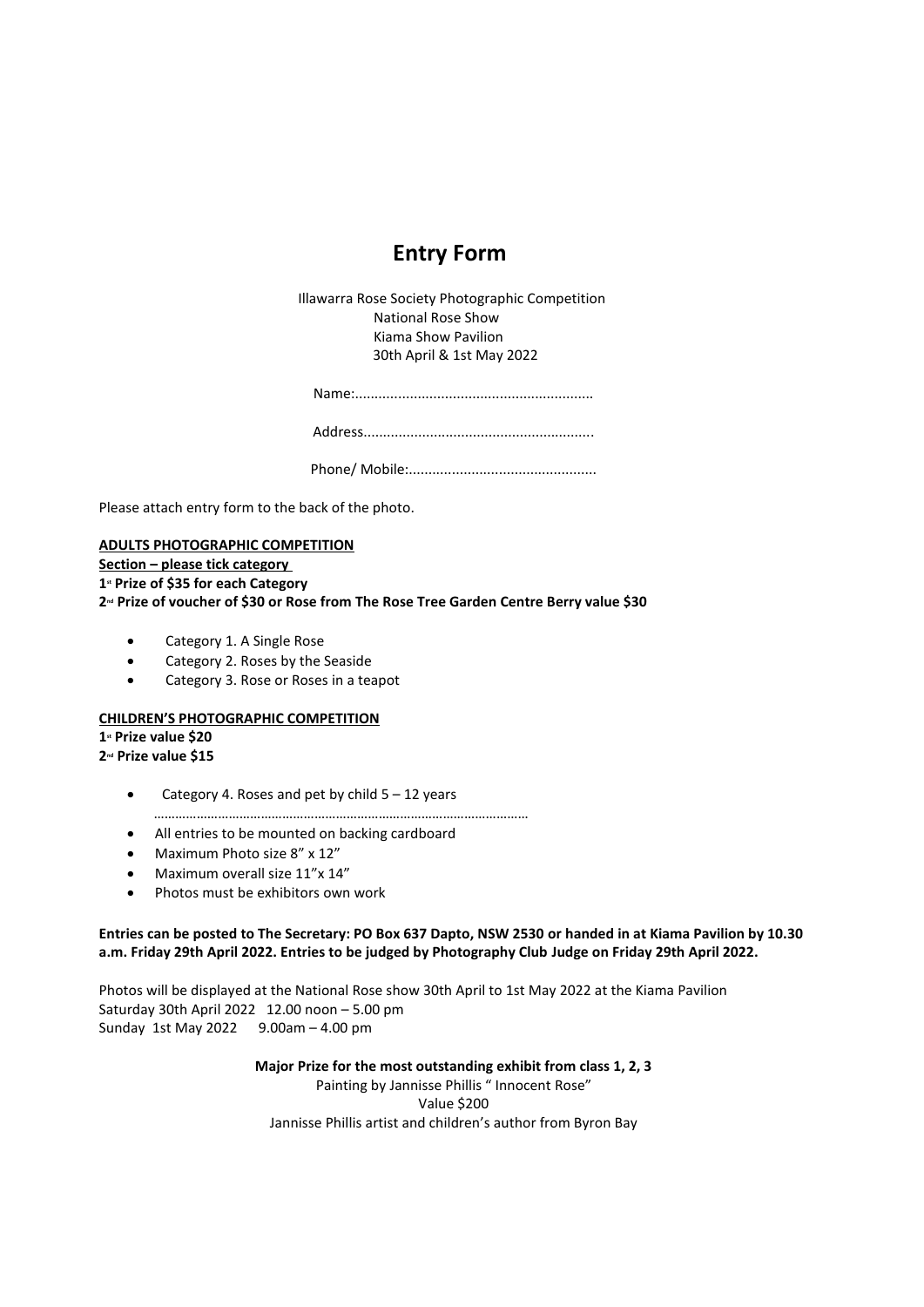## **APPENDIX 'E' – SHOW REGULATIONS**

## Adopted by State Council – November 2019

This Appendix "E" Show Regulations should be read in conjunction with the National Rose Society of Australia Inc. (NRSA) booklet Judging Roses, a Handbook for Judges, as revised 2013. Local rules will take precedence over National rules.

## **EXHIBITION ROSES**

## (These are roses registered as Hybrid Tea)

- 1. The award for Champion and Reserve Champion shall be selected from classes where roses are shown one bloom to a vase.
- 2. Exhibition roses are shown singly, the presence of a bud or buds attached will disqualify. Wiring is permitted.
- 3. Exhibition roses shall be shown in rows of three deep, where possible.

## **BUNCH ROSES**

## (These are roses registered as Hybrid Tea)

- 4. Bunch classes shall be shown in single stems with no side buds and shall consist of not less than three stems of the same cultivar to a vase unless otherwise stated in the schedule.
- 5. A Bunch rose should have a good length of stem and good foliage, blooms should be uniform in size, half open and at an even stage of development. Petals are to be more upright and not pelleted out as in Exhibition roses.
- 6. Each vase shall be considered as a separate unit.

# **DECORATIVE ROSES**

(These are roses registered as Hybrid Tea, Climbing Hybrid Tea or Large Flowered Climber)

- 7. These are to be shown as follows:
	- (a) 3 cuts and/or stems to a vase of the same cultivar, any number of buds and/or blooms are allowed per cut. Buds or blooms may be at any stage of development
	- (b) 4-6 cuts and/or stems to a vase of the same cultivar with a minimum of 10 blooms. Buds or blooms may be at any stage of development. The vase is to be marked with a sticker with "D" written on it.

NOTE: Single Hybrid Tea roses may be shown in this classification. The winners of Classes 23A, 72B and 102C in Appendix "F" are eligible for Champion Vase of Decorative Roses 3 cuts and/or stems.

## **BUD TO FULLY OPEN BLOOMS**

## (These are roses registered as Hybrid Tea)

- 8. Bud to Fully Open Bloom is to represent a rose of the same cultivar at four stages of its development and shall consist of four stems.
	- $1$ <sup>\*</sup> Stage: Bud to show colour, petals not starting to unfurl, sepals to be disregarded.
	- $2^{nd}$  Stage: Midway between  $1^{st}$  and  $3^{rd}$  stage.
	- 3<sup>rd</sup> Stage: As in an Exhibition rose.
	- 4<sup>th</sup> Stage: Fully open bloom. Stamens of the rose to be fresh and visible.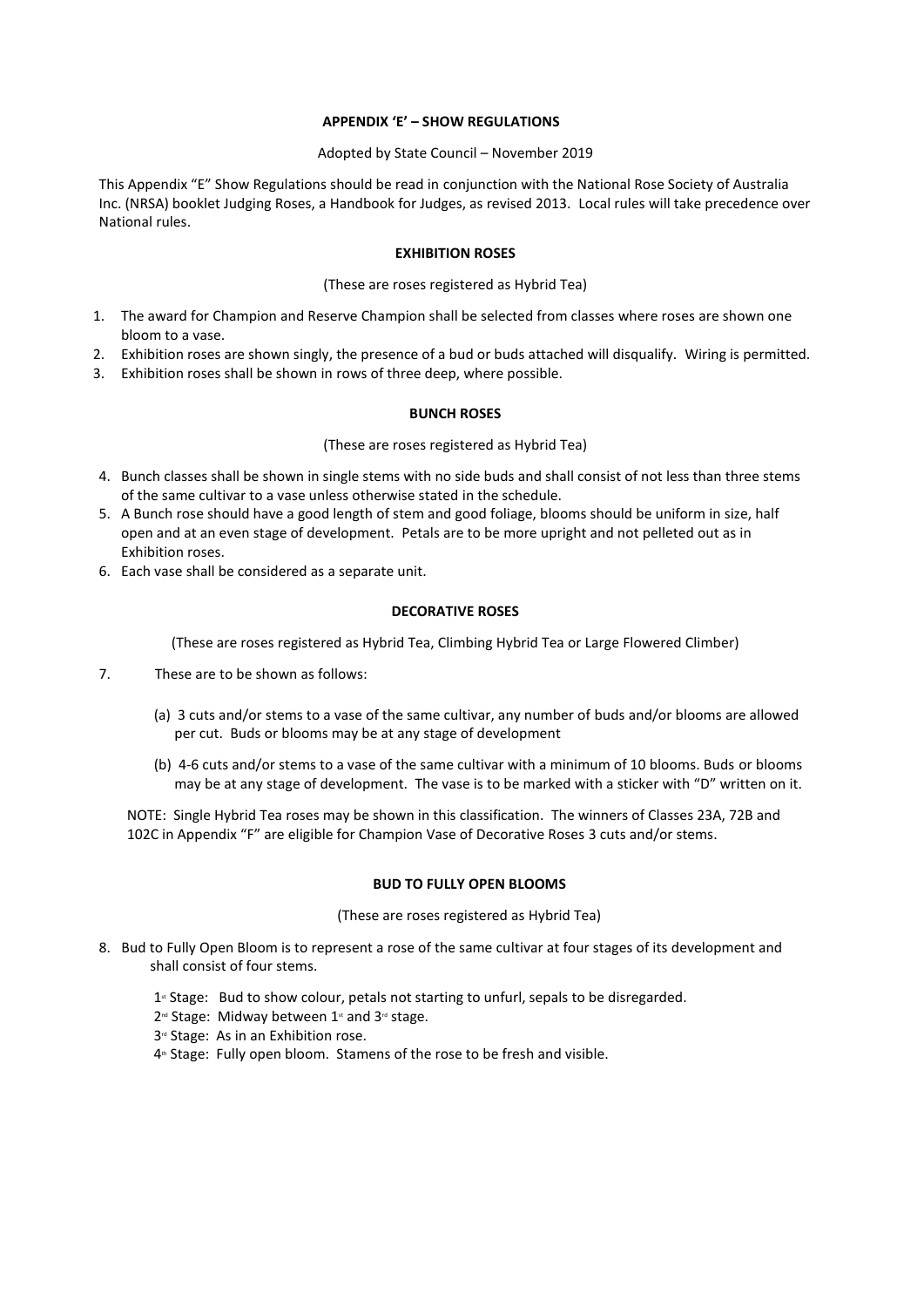## **FULLY OPEN BLOOMS**

(These are roses registered as Hybrid Tea, Climbing Hybrid Tea or Large Flowered Climber)

9. Fully open blooms should be free from blemish and clearly show stamens with fresh pollen visible.

These are to be shown as follows:

(a) 3 stems to a vase of the same cultivar unless otherwise stated in the schedule.

## **GRANDIFLORA ROSES**

(These are roses registered as Grandiflora or Climbing Grandiflora)

- 10. These are to be shown as follows:
	- (a) 1-6 cuts and/or stems, same cultivar unlimited blooms. The vase is to be marked with a sticker with 'G" written on it.
	- (b) 3 fully open blooms of the same cultivar unless otherwise stated in the schedule.
	- (c) Bud to fully open bloom, 4 stages, same cultivar.

## **SINGLE ROSES**

(These are roses registered as Hybrid Tea, Climbing Hybrid Tea, Large Flowered Climber, Floribunda, Climbing Floribunda or Shrub)

- 11. A single rose has a single row of 5 petals but may have up to 3 additional petals in a second row. These are to be shown as follows:
	- (a) 3 cuts and/or stems of the same cultivar.
	- (b) 1 stem or cut.

## **FLORIBUNDA ROSES**

(These are roses registered as Floribunda or Climbing Floribunda)

- 12. These are to be shown as follows:
	- (a) 1-6 cuts and/or stems, same cultivar, minimum of 10 blooms per vase. The vase is to be marked with a sticker with "F" written on it.
	- (b) Up to 25 blooms, same cultivar, unlimited number of stems per vase.

## **SHRUB ROSES**

(These are roses registered as Shrub)

- 13. These are to be shown as follows:
	- (a) 1-6 cuts and/or stems to a vase, same cultivar, unlimited blooms. The vase is to be marked with a sticker with "S" written on it.

# **MINIFLORA ROSES**

(These are roses registered as Miniflora or Climbing Miniflora)

- 14. These are to be shown as follows:
	- (a) 3 cuts and/or stems of the same cultivar per vase irrespective of the number of blooms on each cut unless otherwise stated in the schedule.
	- (b) 4-6 cuts and/or stems, same cultivar, minimum of 10 blooms. The vase is to be marked with a sticker with "MF" written on it.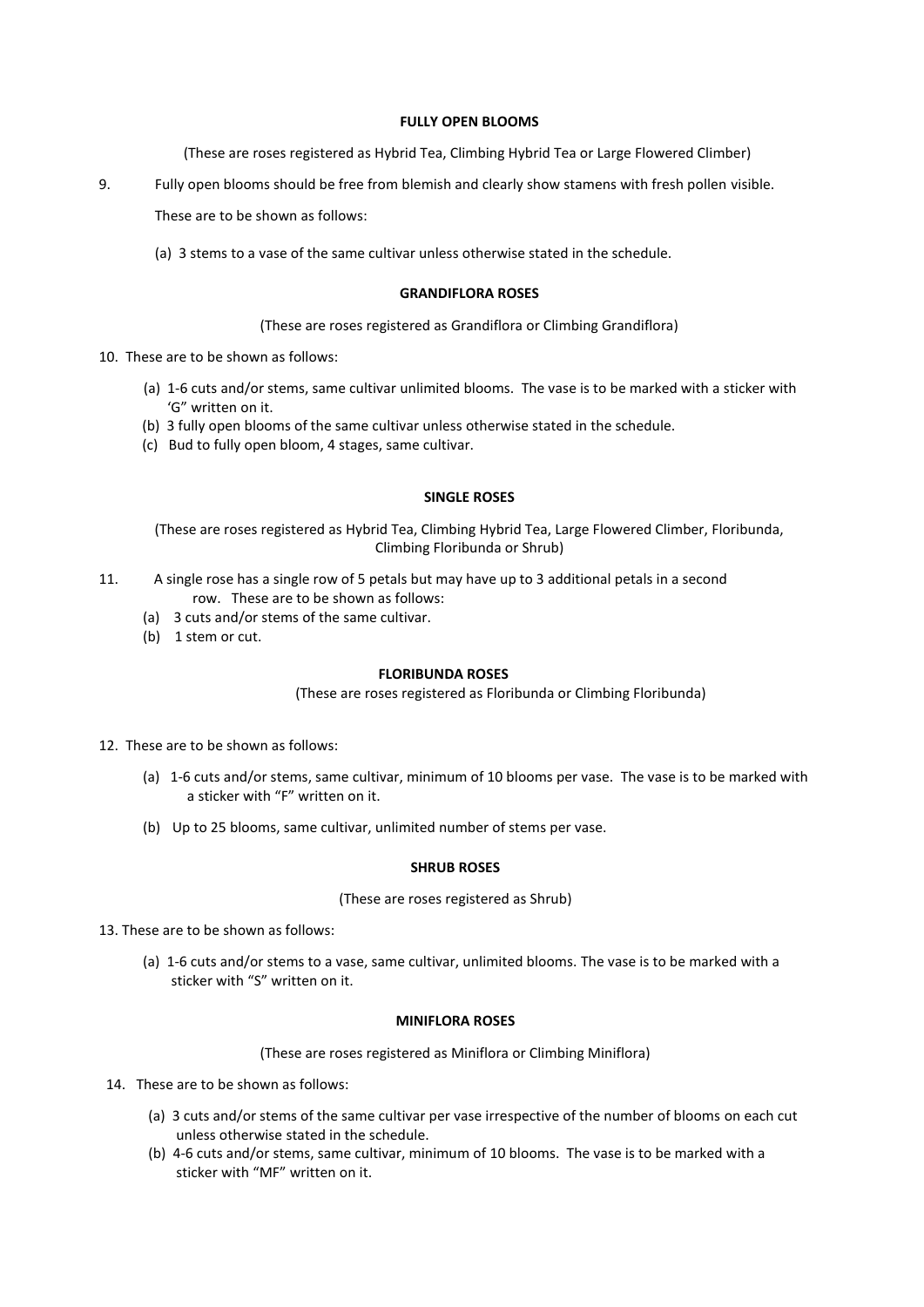- (c) 5 stems, same cultivar, displaying Bunch form.
- (d) Bud to fully open bloom, 4 stages, same cultivar.
- \_\_\_\_\_\_\_(e) 3 stems, fully open blooms, same cultivar.

Classes for 5 stems displaying Bunch form, Bud to Fully Open Bloom and Fully Open Bloom units shall be judged in accordance with the requirements for Hybrid Tea roses.

## **MINIATURE ROSES**

(These are roses registered as Miniature or Climbing Miniature)

- 15. These are to be shown as follows:
	- (a) 3 cuts and/or stems of the same cultivar per vase irrespective of the number of blooms on each cut unless otherwise stated in the schedule
	- (b) 4-6 cuts and/or stems of the same cultivar, minimum of 10 blooms per vase. The vase is to be marked with a sticker with "M" written on it.
	- (c) 5 stems, same cultivar, displaying Bunch form
	- (d) Bud to fully open bloom, 4 stages, same cultivar.
	- (e) 3 stems, fully open blooms, same cultivar.

 Classes for 5 stems displaying Bunch form, Bud to Fully Open Bloom and Fully Open Bloom units shall be judged in accordance with the requirements for Hybrid Tea roses.

## **POTTED MINIATURES**

16. Pot size is specified as up to 200 mm (8 inches). Plants will be judged as follows:

| Condition             | 3 points |
|-----------------------|----------|
| <b>Overall Beauty</b> | 3 points |
| Presentation          | 2 points |
| Stem and Foliage      | 2 points |

## **GENERAL**

- 17. A unit shall consist of one vase. An exhibit shall consist of one or more units.
- 18. Tied stems in a multi-stemmed unit are not permitted. The unit will be disqualified.
- 19. One point will be deducted for each and every pellet left in the exhibit; 3 or more pellets will disqualify the exhibit irrespective of whether the 3 or more pellets are found in one or more units within the exhibit. With classes comprising a number of units within the exhibit then it follows that no unit within that exhibit shall be eligible for an award if the rules have been infringed in any way. In the event of a unit being N.A.S. in an exhibit the remaining units in that exhibit will not be eligible for a Champion or Grand Champion ribbon.
- 20. It shall be the exhibitor's responsibility to ensure that the number of stems or cuts at the top of the container can be counted by the judge and are not obscured by the packing material.
- 21. Wiring is not permitted, except as provided in regulation 2 above.
- 22. Oasis may be used as a packing material provided that (a) it is provided by the exhibitor at no cost to the Society, and (b) that it does not protrude above the top of the container.
- 23. A bud is the unexpanded stage of a rose flower with no petals unfurling. In the Bud to Fully Open Bloom exhibit, colour must be showing.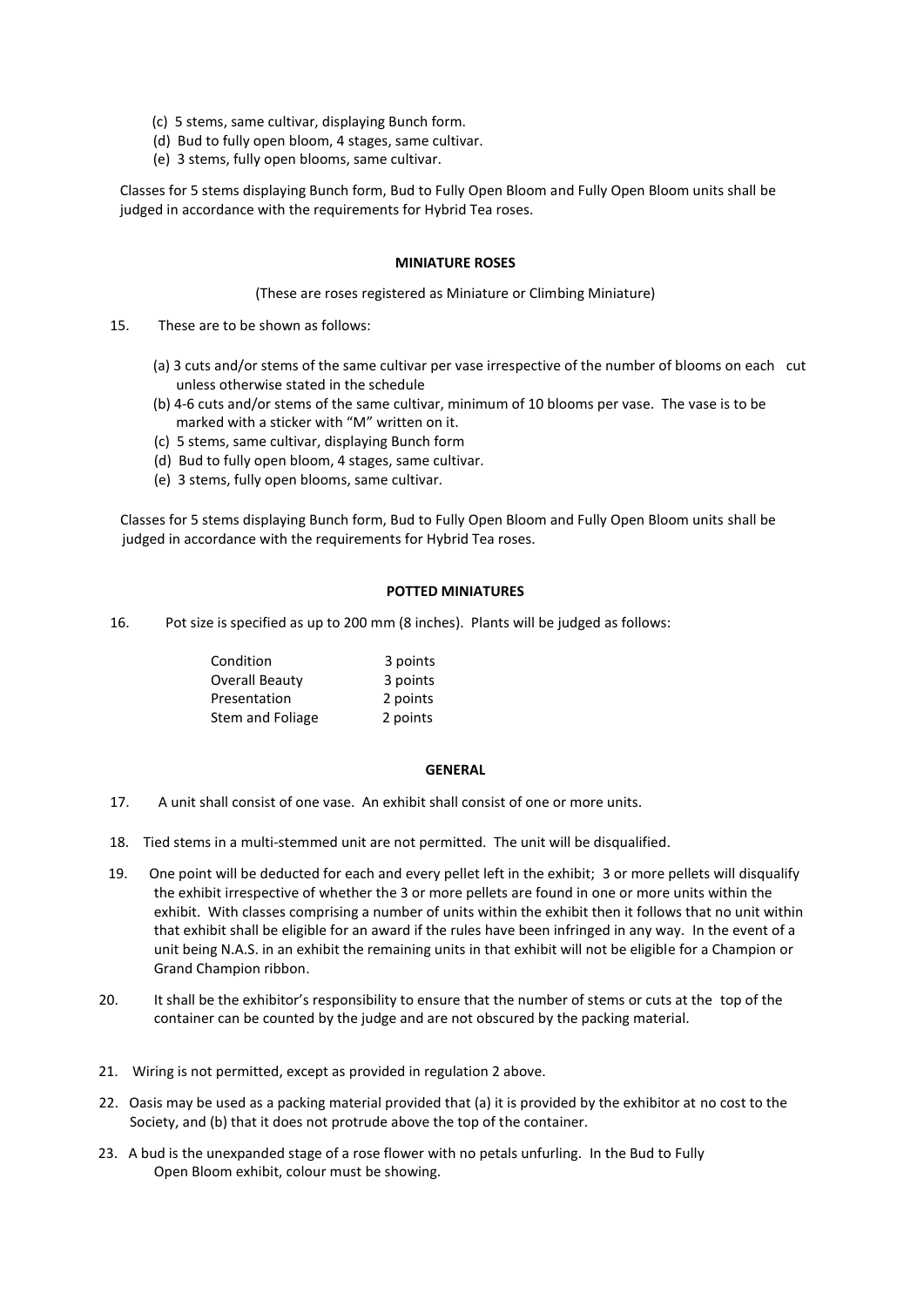24. Bowls provided by the Society shall be 10cm florist bowls for Miniature roses and 15cm florist bowls for others. They shall contain a mini-block of Oasis. Any offending unit shall be disqualified. Bowl exhibits shall be allowed space of 30cm overall diameter.

 Arrangements can contain buds, foliage and heps (if desired), and will be viewed all round. Bowls are - judged as follows:

| Condition      | 3 point  |
|----------------|----------|
| Overall Beauty | 3 points |
| Presentation   | 2 points |
| Foliage        | 2 points |

- 25. All roses exhibited in a competition shall be from plants which have been grown by the exhibitor for at least three months immediately preceding the competition.
- 26. All Society members of the one residence and the children of that residence must exhibit at the grade of the highest graded Society member of that residence.
- 27. Exhibitors shall permit such persons as may be appointed by the Committee to view their gardens either prior to or after any show.
- 28. Exhibits must not be sprayed after being placed on the show bench nor may they be removed or replaced without permission of the Chief Steward.
- 29. A classified exhibitor may give verbal advice to another exhibitor but shall not physically assist in the preparation or staging of any exhibit other than his or her own.
- 30. Standard containers for all cultural classes will be provided and they, or the same type, must be used. If not used, the unit will be disqualified, unless otherwise stated in the schedule.
- 31. If an exhibitor is unable to stage his or her roses for any reason, permission may be given for an exhibitor of the same grade to stage on his or her behalf.
- 32. Appeals from exhibitors can be lodged free of charge to the Chairman of Judges within one hour after completion of judging.

# **CLASSIFICATIONS**

33. For the purpose of exhibiting roses, a rose shall be judged according to the classification given to it in the latest version of Modern Roses. In the event of a rose being unclassified the Judges Panel of the Rose Society of NSW Inc. shall make recommendations to State Council as to where they feel that rose is most appropriately placed.

# **NOTES SUPPORTING THE N.S.W. SCHEDULE**

1. Exhibition Roses are roses registered as Hybrid Tea Bunch Roses are roses registered as Hybrid Tea Decorative Roses are roses registered as Hybrid Tea, Climbing Hybrid Tea or Large Flowered Climber Bud to Fully Open Bloom Roses are roses registered as Hybrid Tea Fully Open Bloom Roses are roses registered as Hybrid Tea, Climbing Hybrid Tea or Large Flowered Climber Grandiflora Roses are roses registered as Grandiflora or Climbing Grandiflora Single Roses are roses registered as Hybrid Tea, Climbing Hybrid Tea, Large Flowered Climber, Floribunda, Climbing Floribunda or Shrub Floribunda Roses are roses registered as Floribunda or Climbing Floribunda Shrub Roses are roses registered as Shrub Miniflora Roses are roses registered as Miniflora or Climbing Miniflora Miniature Roses are roses registered as Miniature or Climbing Miniature. 2. Distinct means each vase must contain a different cultivar.

3. N.N.D. means not necessarily distinct, i.e. a combination of cultivars may be used.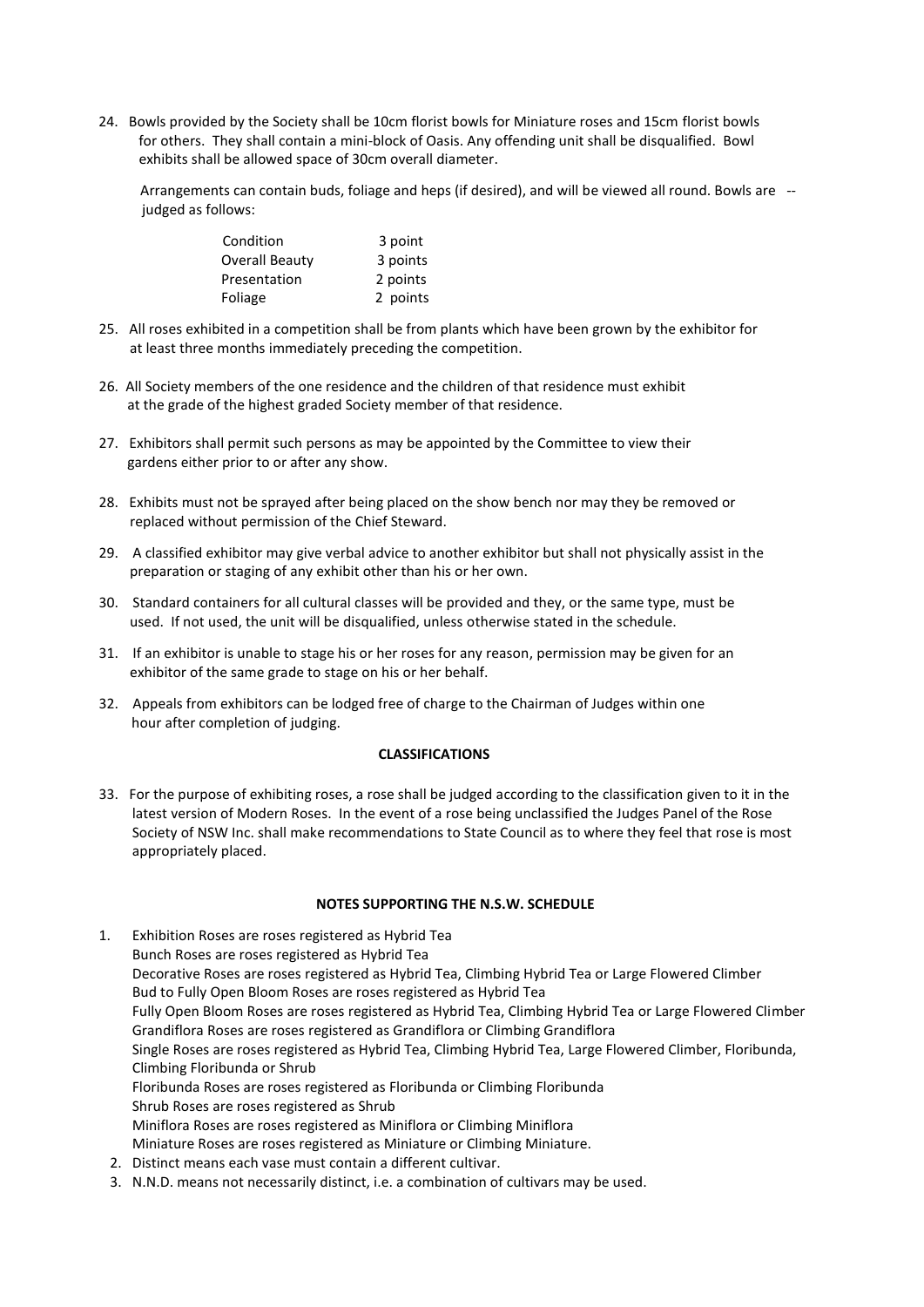- 4. Where there is more than one stem/cut to a vase they shall be of the same cultivar unless otherwise stated in the schedule.
- 5. Cut: A cut is similar to a stem (original new growth) that carries one bloom and bud/buds or more than one bloom with or without side buds.
- 6. Stem: A stem is defined as an original new growth which carries one bloom or one bud and has received no check from pinching, stopping or pruning from the time of starting into growth to flowering. Disbudding is not regarded as a check to growth under this definition. The stem should be proportionate in thickness and length to the size of the bloom it supports.
- 7. Bud: A bud is the unexpanded stage of a rose flower with no petals unfurling. In the Bud to Fully Open Bloom exhibit colour must be showing.
- 8. Bloom: A bloom is defined as the expanded stage of a rose flower.
- 9. Presentation: The exhibit should be gracefully balanced for size, height, width and colour combination. The flowers and foliage should be artistically arranged to avoid either crushing or excessive gaps and without exposing such expanses of stem or foliage that the flowers are not the dominant feature of the exhibit.

# **INFORMATION FOR EXHIBITORS**

- 1. Staging and judging all classes other than International, National and South Australian Classes to be in accordance with the Rose Society of NSW Inc. Show Regulations as included. NRSA and WFRS classes shall be judged to National Rules as per the NRSA Booklet Judging Roses – A Handbook for Judges – Revised 2013. South Australian Championship to be judged to South Australian rules.
- 2. All cultural exhibits to become the property of the Society.
- 3. Every effort should be made to name a rose, however an exhibitor should not be penalised or disqualified if he/she does not know the name of the cultivar and has indicated that by writing "Unknown" on the card.
- 4. All exhibitors other than officials must vacate the exhibition area during judging.
- 5. Judges must not be present in the hall until staging is completed unless they are also exhibiting. They shall not have any interest in any class they are to judge.
- 6. Exhibitors are to place their exhibit card face down on the show bench in front of their exhibit.
- 7. An Australian sticker is to be placed on a vase containing an Australian Bred unit for easy identification. These stickers are to be provided by the Show Committee. An Australian Bred unit not having identification will not be penalised.
- 8. Coloured dots are supplied and should be placed on vases containing 1-6 cuts and/or stems as well as 4-6 cuts and/or stems. Such units not having identification will not be penalised.
- 9. Bowls: These are provided by the Society.
- 10. Floral Foam: May be used in all containers but must not extend past the top of the container. If used, it will be at the exhibitor's own expense.

# **NSW STANDARD UNITS**

A Standard Unit of roses is one which contains blooms of the same cultivar. It is a unit eligible for a Championship Award, Champion Ribbon or any other Champion or Championship Award given to it by the sponsors or authorities of the particular show it is awarded in.

They are as follows:

- 1. A Vase of 1 Exhibition Rose
- 2. A Vase of Bunch Roses, 3 stems, same cultivar
- 3. A Vase of Bunch Roses, 5 stems, same cultivar
- 4. A Vase of Decorative Roses, 3 cuts and/or stems, same cultivar
- 5. A Vase of Decorative Roses, 4-6 cuts and/or stems, same cultivar, minimum of 10 blooms
- 6. A Vase of Roses, Bud to Fully Open Bloom, 4 stages, same cultivar
- 7. A Vase of Roses, Fully Open Blooms, 3 stems, same cultivar
- 8. A Vase of Grandiflora Roses, 1-6 cuts and/or stems, same cultivar, unlimited blooms
- 9. A Vase of Grandiflora Roses, Fully Open Blooms, 3 stems, same cultivar
- 10. A Vase of Grandiflora Roses, Bud to Fully Open Bloom, 4 stages, same cultivar
- 11. A Vase of Australian Bred Roses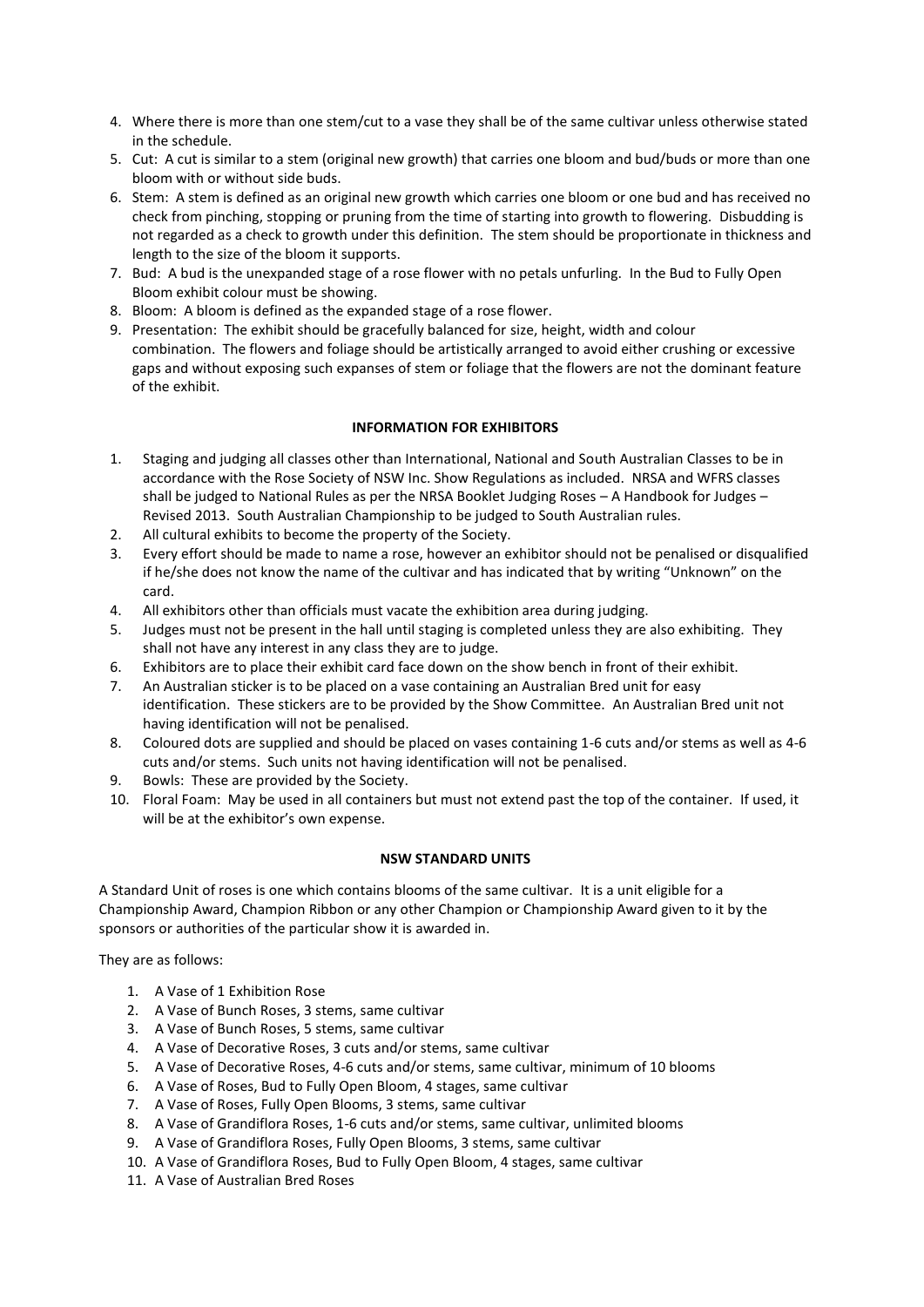- 12. A Vase of Floribunda Roses, 1-6 cuts and/or stems, same cultivar, minimum of 10 blooms
- 13. A Vase of Floribunda Roses, up to 25 blooms, unlimited cuts and/or stems, same cultivar
- 14. A Vase of Shrub Roses, 1-6 cuts and/or stems, same cultivar, unlimited blooms
- 15. A Vase of Miniflora Roses, 3 cuts and/or stems, same cultivar
- 16. A Vase of Miniflora Roses, 4-6 cuts and/or stems, same cultivar, minimum of 10 blooms
- 17. A Vase of Miniflora Bunch Roses, 5 stems, same cultivar
- 18. A Vase of Minifiora Roses, Bud to Fully Open Bloom, 4 stages, same cultivar
- 19. A Vase of Miniflora Roses, Fully Open Blooms, 3 stems, same cultivar
- 20. A Vase of Miniature Roses, 3 cuts and/or stems, same cultivar
- 21. A Vase of Miniature Roses, 4-6 cuts and/or stems, same cultivar, minimum of 10 blooms
- 22. A Vase of Miniature Bunch Roses, 5 stems, same cultivar
- 23. A Vase of Miniature Roses, Bud to Fully Open Bloom, 4 stages, same cultivar
- 24. A Vase of Miniature Roses, Fully Open Blooms, 3 stems, same cultivar

# **CHAMPIONS**

| <b>Champion Exhibition Rose</b>                 |  |
|-------------------------------------------------|--|
| Reserve Champion Exhibition Rose                |  |
| Champion Vase of Bunch Roses                    |  |
| <b>Champion Vase of Decorative Roses</b>        |  |
| Champion Vase of Roses, Bud to Fully Open Bloom |  |
| Champion Vase of Fully Open Blooms              |  |
| Champion Vase of Grandiflora Roses              |  |
| Champion Vase of Australian Bred Roses          |  |
| Champion Vase of Floribunda Roses               |  |
| Champion Vase of Shrub Roses                    |  |
| Champion Vase of Miniflora Roses                |  |
| <b>Champion Vase of Miniature Roses</b>         |  |
| <b>Grand Champion Unit</b>                      |  |

## **TROPHIES MAY BE AWARDED TO THE FOLLOWING**

Grand Champion Rose Unit – Sponsored by Sydney Regional Rose Society

## **PERPETUAL TROPHIES**

George Knight Cup - 6 Exhibition Roses Pan American Cup - A Grade Rose Championship Patrick Grant Cup - Champion Exhibition Rose Alister Clark Cup - Ladies Only. Best Container of Roses grown by Exhibitor Jim Boyle Memorial Trophy - Best Unit in B Grade Trophies are to remain in the custody of the Rose Society of N.S.W.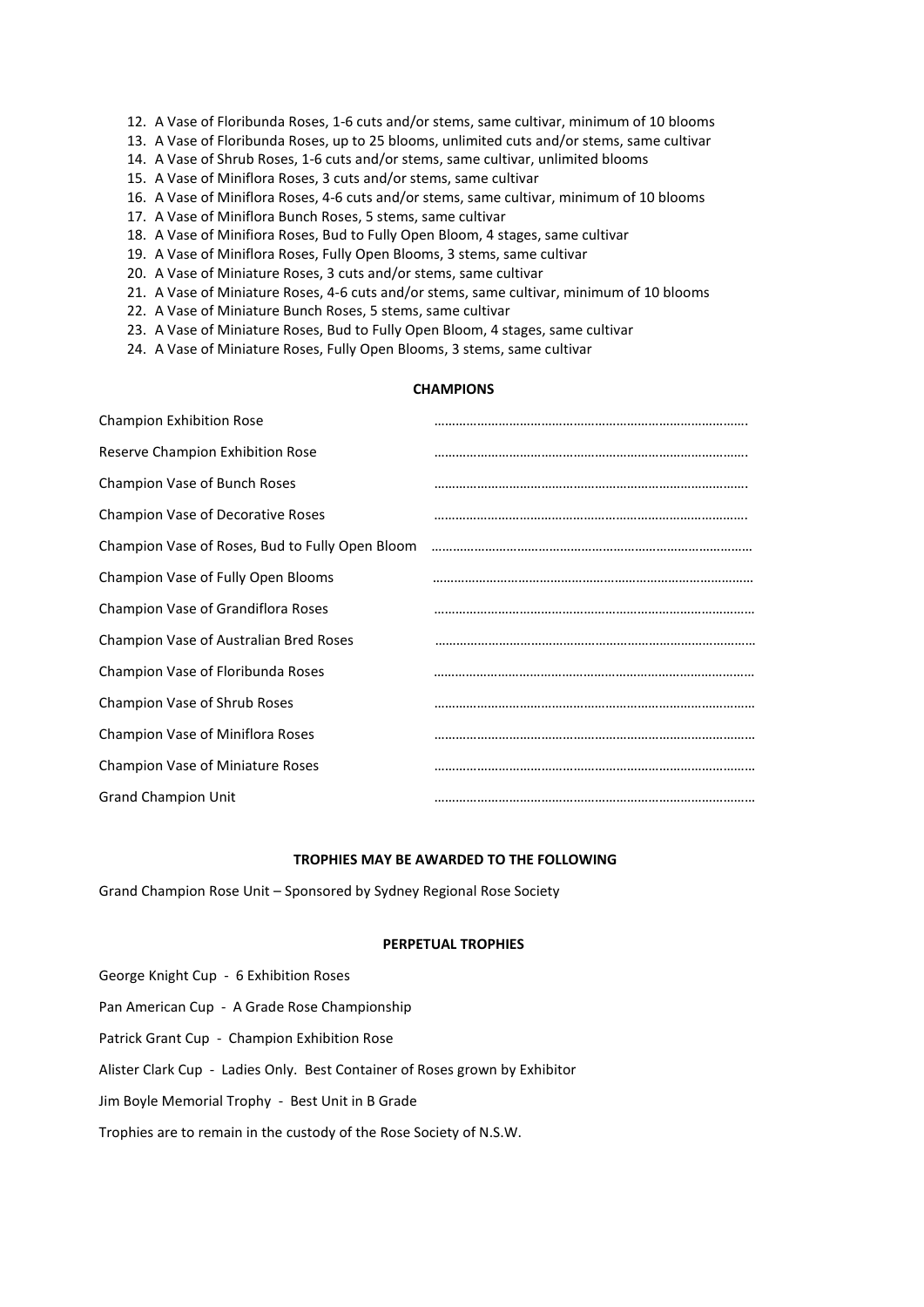#### **RIBBONS/CARDS MAY BE AWARDED TO THE FOLLOWING**

The Australian Rose Championship The Australian Bred Rose Australian Championship The Australian Floribunda Rose Championship The Australian Bunch Championship The Australian Miniature Rose Championship The Australian Old Garden/Shrub & Species Championship The Australian Rose Floral Design Championship WFRS Hybrid Tea Bowl WFRS Floribunda Bowl Grand Champion Unit Rose Championship Autumn Championship Miniflora Championship South Australian Championship B Grade Championship C Grade Championship Illawarra Members' Championship Minor Miniature Rose Championship Champion Floral Design 1FD – 10FD Champion Exhibition Rose Reserve Champion Exhibition Rose Champion Vase of Bunch Roses Champion Vase of Decorative Roses Champion Vase of Roses, Bud to Fully Open Bloom Champion Vase of Roses, Fully Open Blooms Champion Vase of Grandiflora Roses Champion Vase of Australian Bred Roses Champion Vase of Floribunda Roses 1-6 Cuts Champion Vase of Floribunda Roses up to 25 Blooms Champion Vase of Shrub Roses Champion Vase of Miniflora Roses Champion Vase of Miniature Roses Champion Unit B Grade Champion Unit C Grade The Sue Kingsford Award – Best Bowl Champion Photograph

#### **PRIZES**

NRSA Classes - Winners will be awarded a Medallion, Ribbon and Certificate WFRS Classes - Winners will be awarded a Ribbon and Certificate

## **PRIZE MONIES**

| NRSA Classes 1-7                        | $1st - $100$   |                |
|-----------------------------------------|----------------|----------------|
| 2SC, 1-3                                | $1^{st} - $70$ | $2^{nd} - $30$ |
| 1FD                                     | $1^{st} - $50$ | $2^{nd} - $30$ |
| 4SC, 4-6, 64, 74, 77                    | $1^{st} - $35$ | $2^{nd} - $15$ |
| FD2-10, 41                              | $1^{st} - $25$ | $2^{nd} - $15$ |
| 61, 65, 66, 80-82                       | $1^{st} - $20$ | $2^{nd} - $10$ |
| 3SC, 18, 19, 38, 55, 60, 62, 63, 67, 83 | $1^{st} - $10$ | $2^{nd} - 55$  |
| All Other Classes                       | $1^{st} - $6$  | $2^{nd} - $4$  |